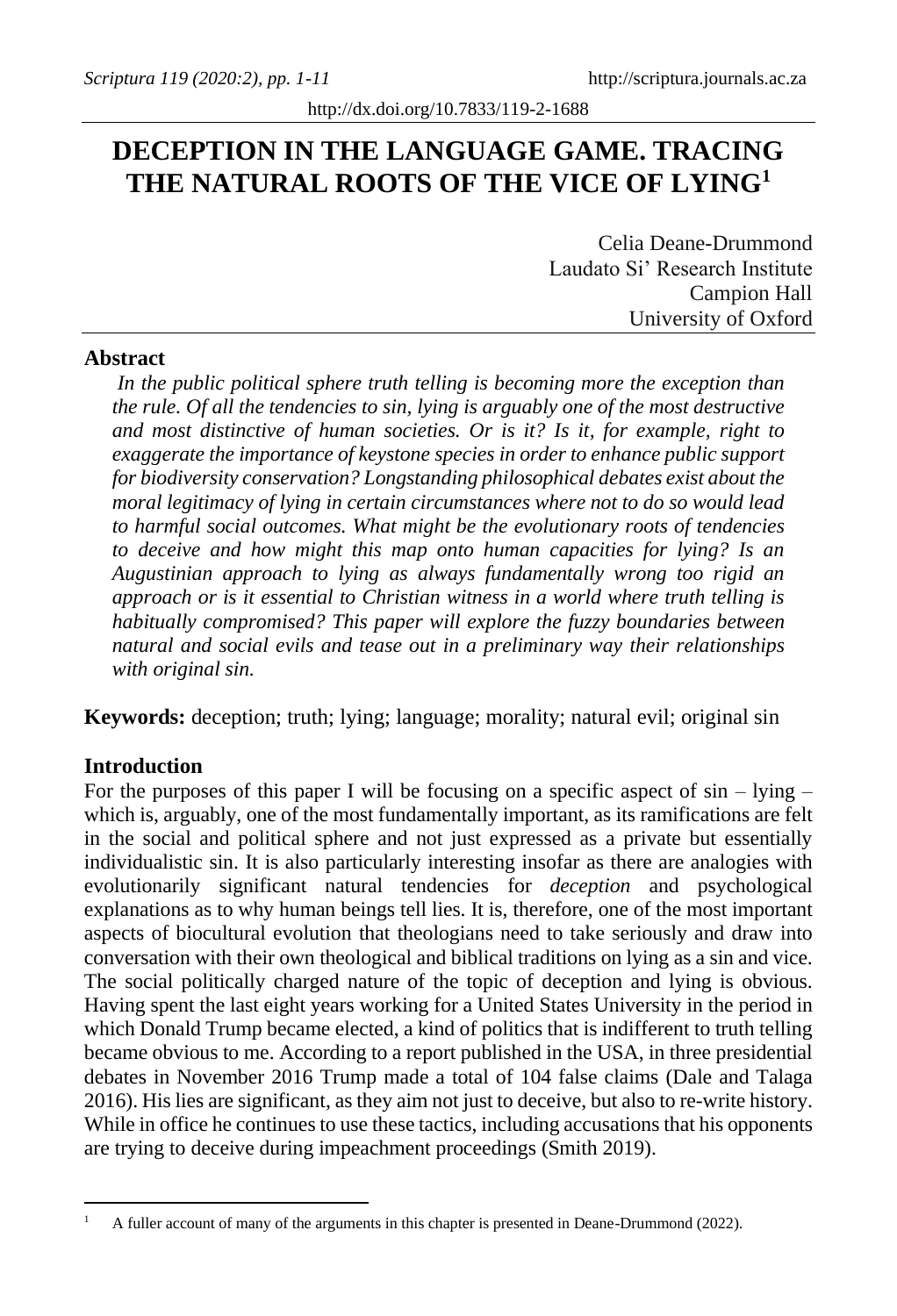#### *2 Deane-Drummond*

Another good example that is particularly important ecologically is the public debate sometimes known as "Climategate" surrounding leaked emails following Prof Philip Jones' private discussion of the results of his climate research with a colleague, Prof Michael Mann, in 2009, immediately prior to the Intergovernmental Panel on Climate Change (IPCC) meeting in Copenhagen (Deane-Drummond 2011). The problem with the leaked emails is that they seemed to suggest that the scientists involved were portraying the statistics in a deceptive way so as to make a high risk of extreme warming more likely. At the time reports in the media, including the *Daily Telegraph*, portrayed this as "the worst scientific scandal of our generation" (Booker 2009). Three months later, in February 2010, another equally strident report published in *The Guardian*  claimed that the "Climategate" scandal was "bogus" and based on "climate skeptic lies" (Pearce 2010). Prof Jones claimed in his original email to a colleague that "the 'trick' hides 'the decline'", an ambiguous phrase that triggered the suspicion that some results had been covered up. His use of the word "trick" referred to his use of statistics. But the suggestion that this was meant to "hide the decline in temperature" was impossible, since in 1999 the global climate temperatures were still rising; rather he referred to the fact that analyses of *tree rings*, traditionally used by scientists as a marker to indicate temperature change*,* seemed to show a decline in temperatures in the last half century. However, this was a false result, since the correlation between temperature and tree rings has broken down in the last half century due to other interfering factors, such as pollution. The "trick" was a shorthand way of saying two different data sets were combined in order to remove the ambiguity in the presentation of the statistics.

A month later, in March 2010, an international panel of experts published a report which examined the research of the Climate Research Unit in East Anglia. They concluded that greater transparency is needed, and that "climate scientists need to take steps to make available all the data that support their work and full methodological workings, including their computer codes" (Oxburgh *et al.* 2010). They did, however, express regret that some information may have been deleted. The overall conclusion is that when there are heated political issues at stake, deception and deliberate manipulation of information are common, and are used at the personal cost of those who are caught up in processes. Are there ever cases of deception not just to disguise climate change, but to promote the work of environmentalists and ecologists? A photographer who published a photograph of a lone polar bear starving to death in 2017 and claimed that this was related to climate change, provides a good example. In retrospect many think that this went too far – the actual cause of that polar bear's death was not known. *National Geographic* later admitted this mistake (Mittermeier 2018).

Lies are socially and politically important, as they can not only ruin individual lives, but also change the social and political landscape through incitation to violence, cruelty and potentially warfare. Even when Trump is recognised as a liar, his popularity among his supporters does not wane, as he is seen to lie in the name of authenticity and legitimacy. Millennials' desire for authenticity means that lies do not appear to be quite as socially abhorrent in Western cultures today compared with attitudes even half a century ago. Lies are socially binding in the sense that they can bring people together under a common lie. Yet when directed against others, lies can break into violence. Hannah Arendt's analysis of the ineffectiveness of outrage about lying in politics(Arendt 1972) is true to the extent that moral outrage against racism and misogyny in the case of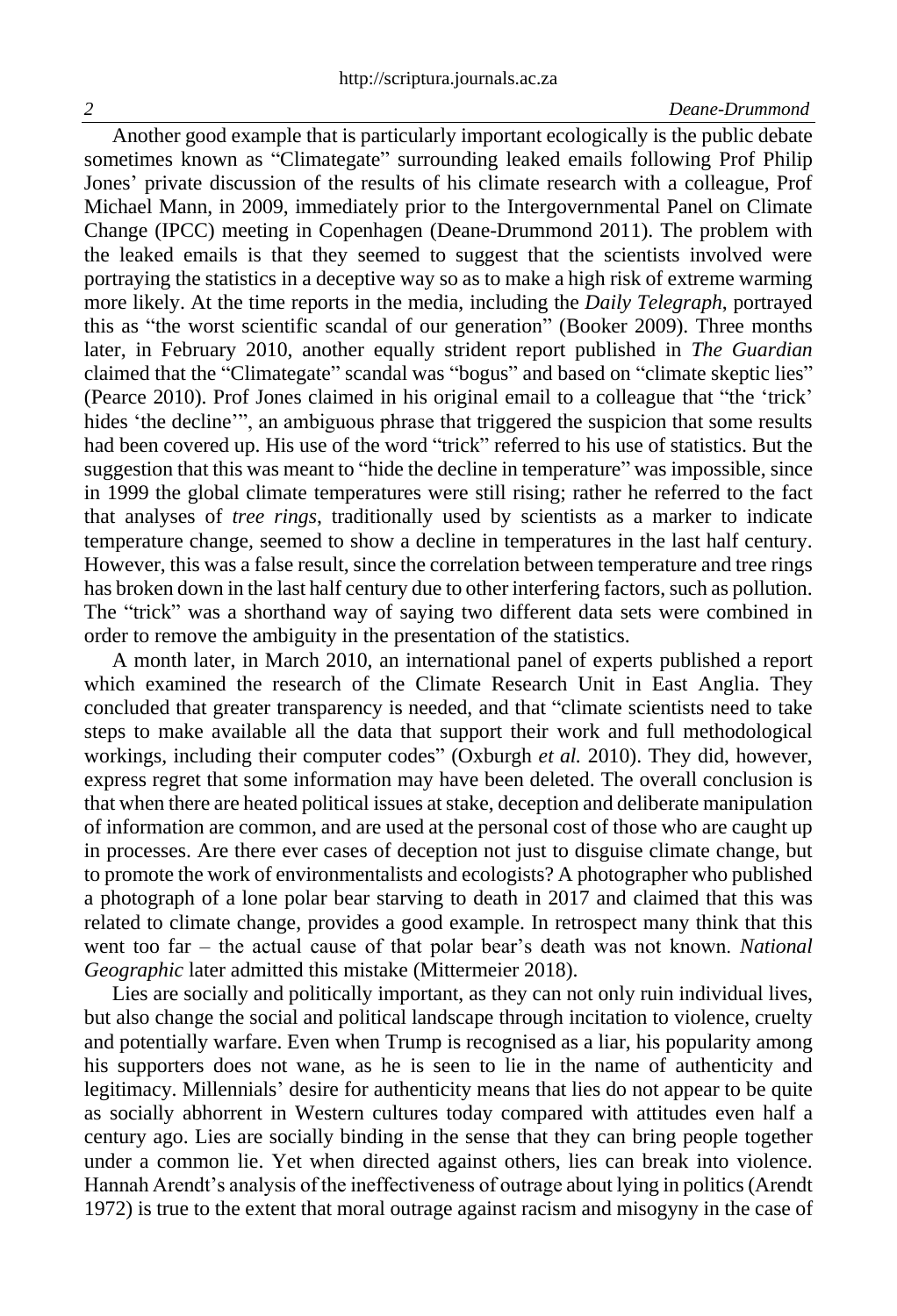#### *Deception in The Language Game. Tracing the Natural Roots of the Vice of Lying 3*

Trump seems to make very little difference to his popularity. His supporters tap into a different kind of rage over the loss of white masculinity as power and a rejection of "political correctness" (Dale and Talaga 2018).

Theological ethics cannot afford to be neutral, though it must be cognisant of the fact that simple moral outrage is ineffective against those who are driven by other emotively inspired lights. Lying is to an extent part and parcel of social and cultural fabric as recorded in countless works of literature. Shakespeare's plays, for example, include accidental incidences of deception (= non-linguistic lying), as in the *Comedy of errors*, or more deliberate manipulative tactics as in *Othello* or *Julius Caesar*, or fear of being deceived by faithless lovers as in *The winter's tale*, *Othello*, or *Much ado about nothing*, or even examples of self-deception as in *Macbeth* or *Twelfth night*.

The aim of this paper is to try and tease out a little more of those aspects of "natural evil" as reflected in deception and lying in psychological and evolutionary terms, and ask how that might impinge on theological ideas on "moral evil", including discussion of its source understood according to the doctrine of original sin. I will engage with an Augustinian approach to lying compared with the Thomistic position, and explore the way in which the boundary between natural and moral evil is blurred, but at the same time there are distinct features in Thomistic and Augustinian positions which are brought to the surface through their specific use of the language of lies.

#### **Bio-cultural roots of deception**

Psychologists and evolutionary biologists generally treat different forms of deception in social communities as natural phenomena to be explained rather than a matter of ethical judgment of right or wrong. The basic ability to deceive others is viewed as a psychological *adaptation* to learning the demands of living with others in a community (Lewis and Saarni 1993). Deception may be used either for socially approved goals or for reasons that provoke subsequent condemnation or distrust. There are usually strong psychological motivations behind deception, for example: (a) fear of being found out to have committed misdeeds, or (b) feeling threatened by another's dominance, or emotions of envy or greed, or (c) in some cases feeling protective of or desiring to care for vulnerable others (Lewis and Saarni 1993:7).

As well as these mixed motivations, deception may have different degrees of selfawareness, including self-deception. Lying that is self-aware can take various forms. First, is may be implemented to cover up a misdeed in order to avoid punishment, interpreted as part of an adaptive strategy in children as young as two years of age (Lewis and Saarni 1993:9-17). Second, people may lie in an attempt to gain advantages, such as cheating in school, common from elementary level. Third, deception may be a deliberate exaggeration in order to gain attention, also known as emotional dissemblance, found in children as young as three years of age. Children as young as five years can use deception in manipulative ways in order to attract attention or gain other advantages. Self-illusory deception is harder to identify in young children, but there is some evidence that from about seven years children are capable of it, such as believing a dead animal will suffocate if it is buried in the ground (Lewis and Saarni 1993:17).

Deception is a biological phenomenon described at the most basic level through evolutionary means, and can be defined as follows: In deception the deceiver represents something else to one who is being deceived than is actually the case in order for the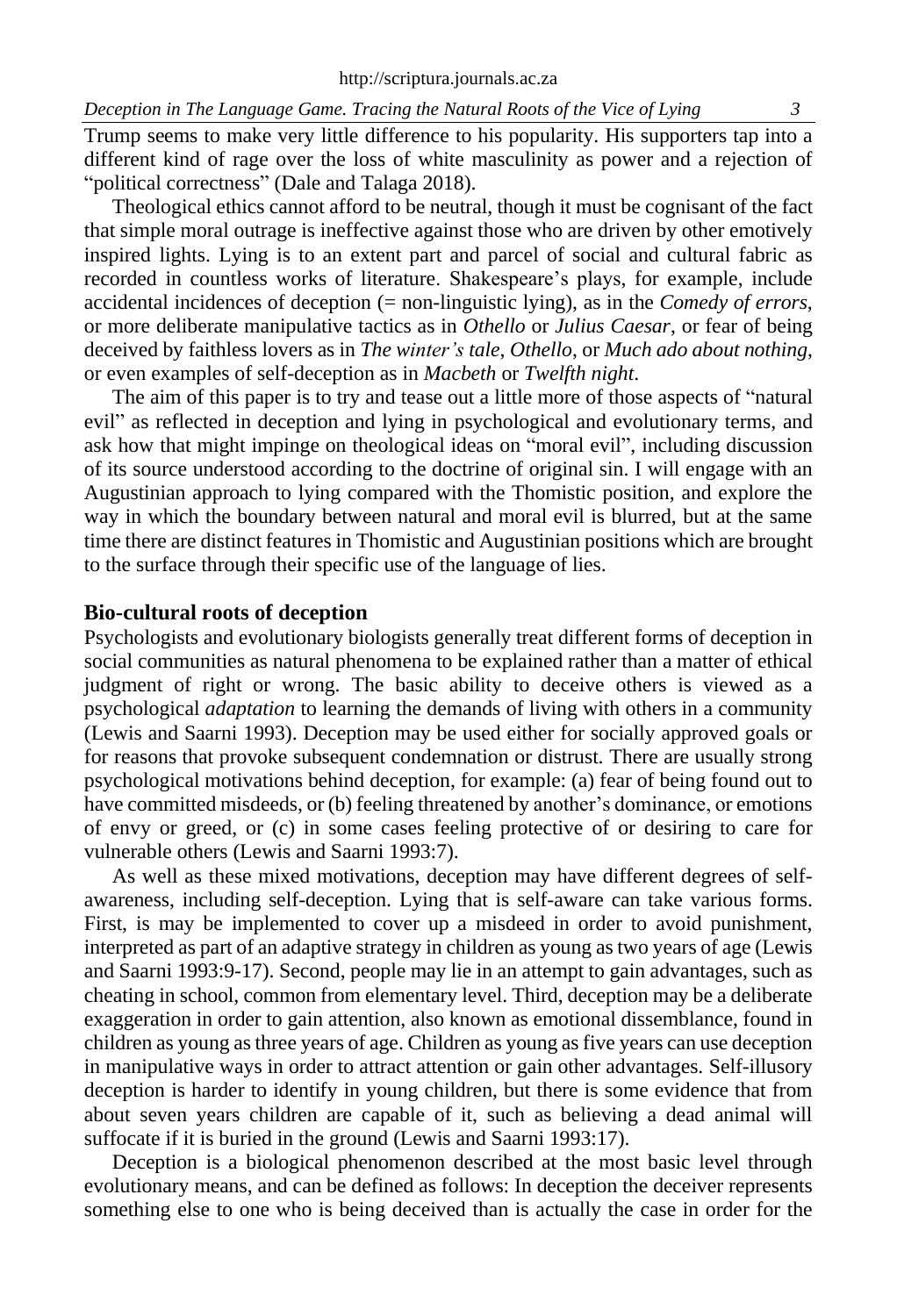#### *4 Deane-Drummond*

deceiver to gain advantages that it would not have otherwise. Biologist Robert Mitchell proposes different levels of deception, beginning with basic mimicry through to behavioural deceptions. Snakes will sometimes feign death, and predatory fireflies mimic the reproductive displays of other species in order to capture them (Mitchell 1993:68). According to Mitchell's definition, something like camouflage would not count. Part of the difficulty of understanding deception biologically is that if deception is common, then there would be adjustment of behaviour where deception is assumed, so it is not obvious why deception would work to deceive at all. It therefore has to be part of a more general system in which "honest" signalling is the norm, and which includes means of detecting those who give incorrect information to their own advantage or who "cheat".

A good example of deception that is fairly common is false predator alarm calls between birds when feeding. Those that give the alarm calls are the less dominant, so that the predator alarm has the effect of giving them greater access to food. For the birds that are deceived the cost of not responding to a predator is death, while responding to a false alarm is temporary loss of food. When at a feeding source, false alarming for predators was observed to be higher than honest alarm calls at a ratio of 1.70 for great tits and 1.17 for white-winged shrike-tanager (Searcy and Nowicki 2005:65-66).

Anthropologist Donna Kean and her colleagues have observed important physiological changes among tufted capuchin monkeys, *Sapajus nigritis*, when making false alarm calls (Kean *et al.* 2017:37-46). Vocal production in terrestrial mammals is linked with affective states, and specific calls arise spontaneously rather like human laughter. However, Kean and associates report behavioural and neurobiological evidence to suggest that there is actually a degree of voluntary control over whether or not to produce an alarm call in a given emotional state. So, the emotional state may be necessary for the call to be produced, but may not be sufficient on its own to account for such calls. Their results show that for both tufted capuchins observed in the wild and in captivity, anxiety is a necessary precondition for producing false alarm calls, but such states are not sufficient.

#### **The language of lies**

One of the interesting aspects to explore is the relationship between biologically driven deception and lies. This forms a topic for an exploration of cultural evolution. Are lies that necessarily use language (at least in most definitions) just exaggerated forms of deception or not? Commenting on the psychological predisposition to lie in the context of a discussion of a contemporary interpretation of Augustine's doctrine of original sin, Jesse Couenhoven claims that such predispositions that seem to be based on deep psychologically driven tendencies amount to support for the idea of original sin arising from the social sciences. So "the traditional idea of sin's originality offers a variation on the theme via the striking claim that human beings, while first and fundamentally created good, are now constituted as sinners via an inherited infection that is shared among our race" (Couenhoven 2013:3). He assumes, incorrectly in my view, that it is possible that originating humans were not inclined to lying and deception – an assumption which is not supported by current science showing widespread deception in the animal world. His main point is that, even if we cannot help involuntary forms of sin, we are still responsible, and "we should not be too ready to excuse ourselves" (Couenhoven 2013:3).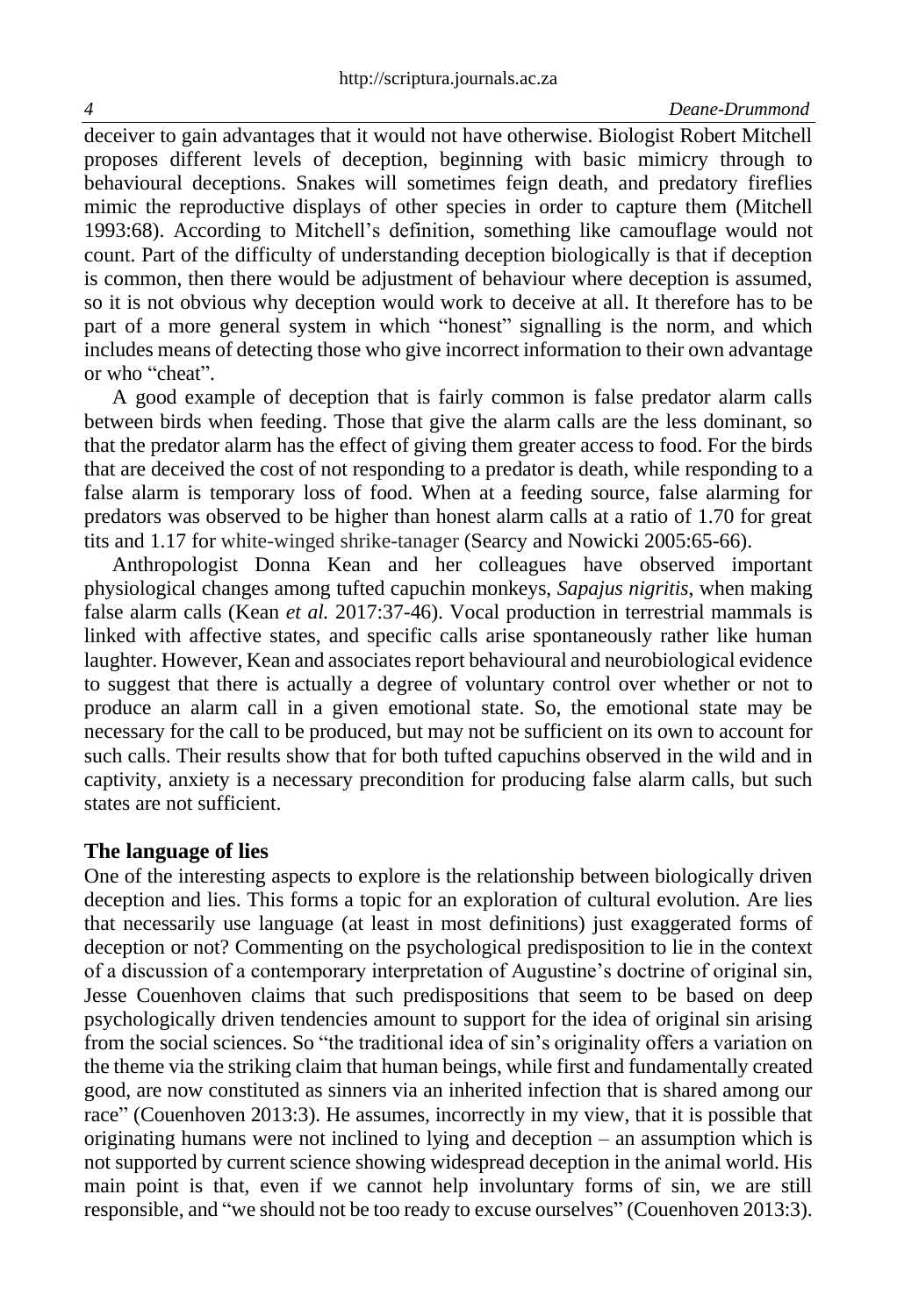*Deception in The Language Game. Tracing the Natural Roots of the Vice of Lying* 

He argues that psychological tendencies towards self-deception, such as attribution bias, 2 brings empirical plausibility to the doctrine of original sin (Couenhoven 2013:220). At the same time, facing up to such a bias allows an ownership of the narratives, rather than just characterising persons as puppets of moral luck or bodies with diseases (Couvenhoven 2013:222).

Couenhoven's argument is interesting, but only really adequate if the natural tendency for self-deception is in direct continuity with the basic ground for lying. My argument in this paper is that this is only a partial truth, in that language cannot be reduced to psychological or even evolutionary coherent accounts. In addition, Augustinian thinking, by prioritising grace over against natural tendencies to sin, is ambiguous with respect to its compatibility with psychological theories. Couenhoven argues that original sin is realistic in noting the depth of our ability to deceive ourselves in a way which is compatible with psychological theories, but he does not sufficiently acknowledge that the doctrine of original sin still relies on a different normative framework compared to that of science. Further, even if we agree with the theoretical moral importance of truth telling, Augustine's own absolutist analysis of the evils of lying leads to some troubling ethical conclusions.

Charles Taylor's *The language animal* argues for a constitutive theory of language drawing on the 18th century German philosophers Johann Gottfried von Herder, Johan Georg Hamann and Wilhelm von Humboldt, whereby language makes possible a very different kind of consciousness, one that is reflective, *besonnen* (Taylor 2016:6). Such reflection becomes a kind of sensitivity to "rightness" that he argues cannot simply be reduced to psychology, because it is about an inner recognition of validity (Taylor 2016:7-8). It is not, therefore, simply "success" in a task, but an "awareness which is independent from, or can sit alongside of, response triggering… a new kind of response, linguistic recognition" (Taylor 2016:9). Taylor suggests that the difference is that while sophisticated social animals such as primates may be able to use symbols, they are incapable of "symbolic invention" (Taylor 2016:10-11).<sup>3</sup> For Taylor the significance of language is also about establishing new relationships and recognition of where someone is positioned in the social sphere, a process he terms "footings" (Taylor 2016:28). Language also helps constitute meanings not present before, having a creative existential function in terms of describing and understanding our human condition (Taylor 2016:46). Language is about a web of relationships in face to face encounters.

Rowan Williams similarly resists the view that the natural sciences are sufficient to capture the meaning of language (Williams 2014:1-34). Like Taylor, he is interested in material practices as the context which shapes language (Williams 2014:95-125). He

<sup>&</sup>lt;sup>2</sup> There are various attribution biases that could be a factor in self-deception. For example, the tendency to believe that external factors are responsible for failure rather than the self and success the result of internal factors is thought to be characteristic of more individualistic cultures. The issue is complicated by the fact that it is also possible to make assumptions about someone else on the basis of attributing actions to the influence of a particular culture, known as cultural bias. Further, it is even possible to have cognitive bias in the ability to detect deception accurately (e.g. O'Sullivan 2003).

Referenced in footnote 10. Taylor unfortunately tends to dismiss the views of those working on chimpanzee language as if they presuppose it is the same as, or at least in continuity with, human language. In my own experience of discussing such topics with primatologists this is far from correct: the awareness of discontinuity is still acute, even if primatologists do not always have the philosophical language to identify what distinguishes human language from animal communication more precisely.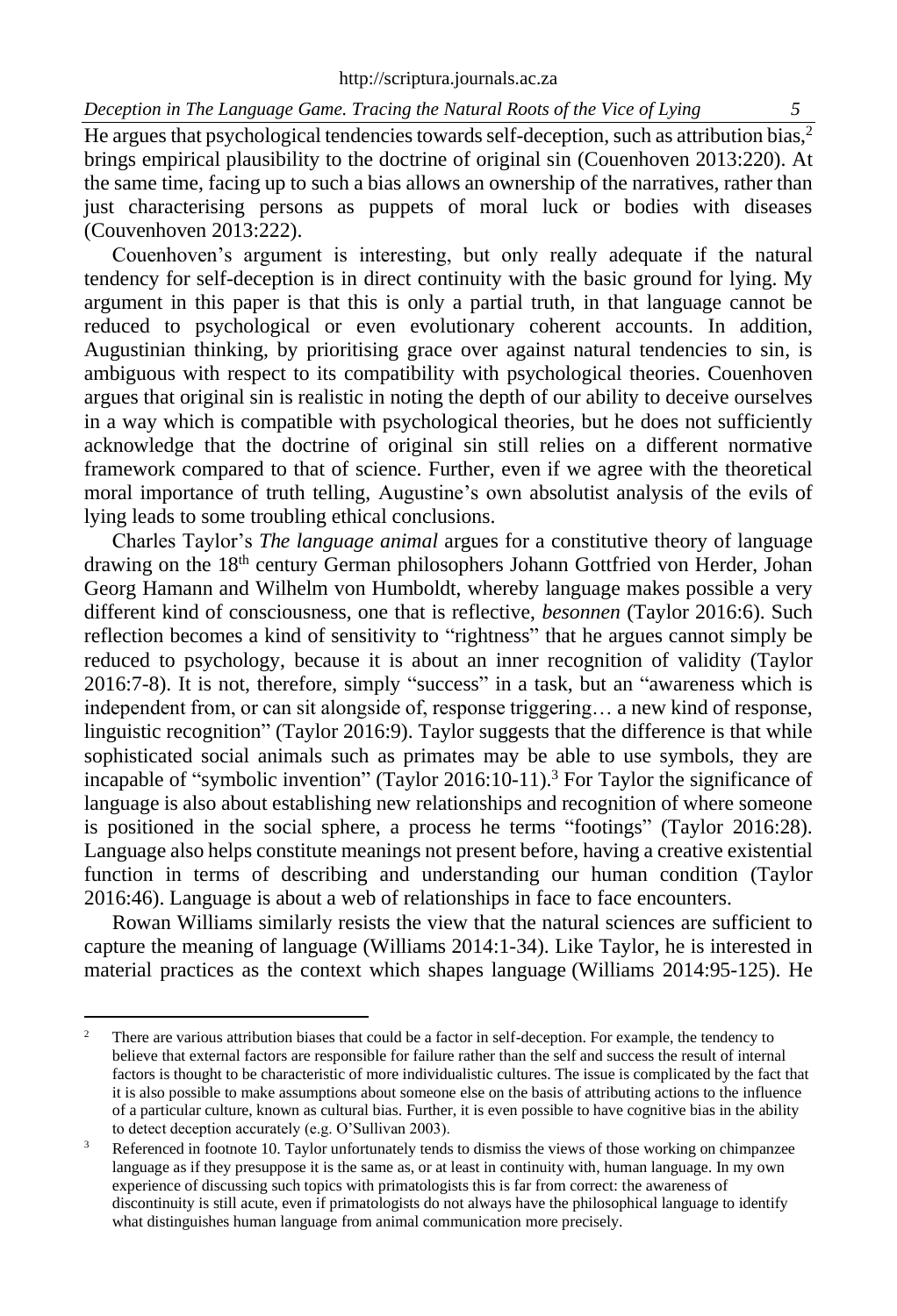develops the transcendental dimension of language, including the place of silence as part of making meaning (Williams 2014:156-185). It follows, therefore, that both Taylor's and Williams' understanding of language renders a discussion of lying rather different from one of deception, since it highlights the fact that lying is not simply a matter of lack of correspondence to a given fact, but rather subtler; a falsity whereby an active agent bears false witness (Williams 2014:45). Could lying, therefore, also be language free, that is, through a specific and deliberate use of silence? This is theoretically possible in Williams' scheme, though he does not discuss it. Furthermore, the philosophy of language tends to focus on the explicit use of language to deceive as an integral part of what a definition of a lie means.

Lying as a uniquely human activity is particularly interesting as it is about a philosophy of language and ethical dilemmas associated with lying. According to Jennifer Saul, lying in the first place requires a type of *saying*, something false needs to be said in order to lie (Saul 2012). However, it is not just about saying something false (as in jokes, for example), but also more commonly saying something false with an intention for another to believe that what is said is true (Saul 2012:6-7). It is a type of *warranting* (Saul 2012:11)*.* 

In ethics there are two different philosophical traditions on lying (MacIntyre 1994). One is broadly based on the intention to deceive; here some lying is permissible depending on motivations or consequences. Aristotle follows this view. While he is generally negative about the permissibility of lying, especially lying related to boasting and false humility, he allows for some lies to be morally permissible when they harm no one and when they stem from an excellence rather than a deficiency in character (Zembaty 1993).

The other tradition, such as that followed by Immanuel Kant, is narrower; in this case lying is never permissible. According to this second tradition, the distinction between lying and misleading is significant, and deliberately giving misleading information that is *technically* not a lie is morally better than acts which tell lies.

A well-known narrative tells of St Athanasius in disguise, who was asked by would be persecutors "Is Athanasius close at hand?" His reply "He is not far from here" *technically* did not lie, but was deliberately misleading (MacIntyre 1994:336). Of course, if Athanasius adhered to the first broader tradition on lying, then saying a deliberate lie to save his life would be permissible anyway. The point is that this second tradition goes to extreme lengths not to tell a lie.

Augustine and Aquinas are interesting as they follow the two different traditions named earlier, Augustine supporting a more absolute stance against lying, but Aquinas modifying that approach and leaning more towards a broader one that countenances some lies which are permissible, or, rather, are still sins, but count as venial rather than mortal sins.

Augustine believes the lie by definition to be a deliberate act of duplicity:

… that man lies, who has one thing in his mind and utters another in words, or by signs of whatever kind. Whence also the heart of him who lies is said to be double; that is, there is a double thought: the one, of that thing which he either knows or thinks to be true and does not produce; the other, of that thing which he produces instead thereof, knowing or thinking it to be false. (Augustine 1887 §3)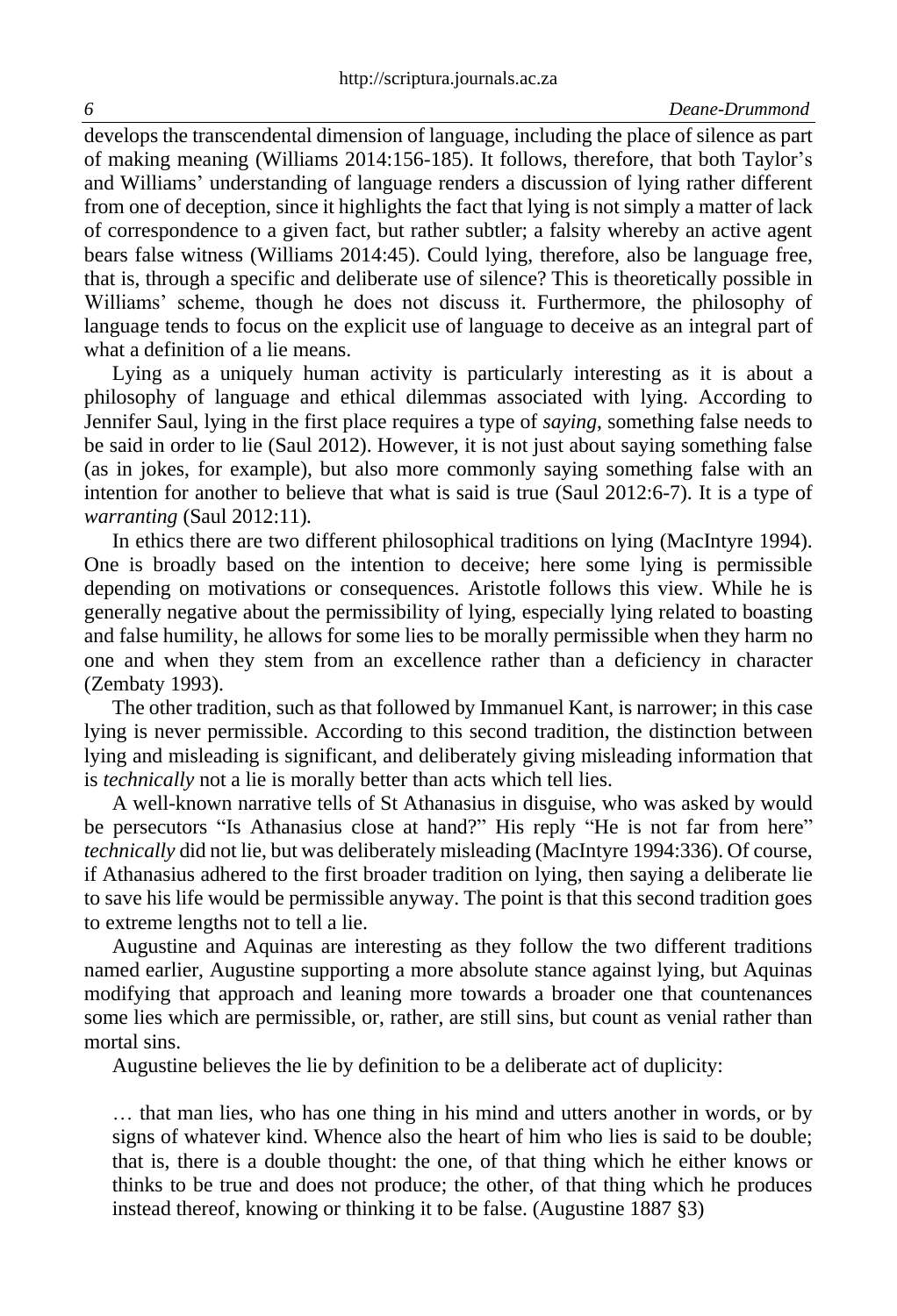*Deception in The Language Game. Tracing the Natural Roots of the Vice of Lying 7*

Theologian Paul Griffiths argues that the core of an Augustinian understanding of lying is this duplicity, *duplex cor*, so that what is said does not correspond to what the speaker believes to be true (Griffiths 2004:30). Griffiths' staunch defence of an Augustinian absolutism on lying based on a priority of grace means that lying is never under any circumstances defensible. Williams describes this view as "austere" and asks "how do we know that this hideously costly truthfulness will not be the occasion for smugness rather than anguish?" (Williams 2014:49).

Aquinas supports a more flexible approach and extends the broader category of lying as a sin against the truth, not just in words, but also in actions:

… just as it is contrary to truth to signify something with words differently than what one has in mind, it is also contrary to truth to use signs of deeds or things to signify the opposite of what is in oneself, and this is properly called dissimulation. Thus dissimulation is properly a lie told through the signification of outward deeds. (Aquinas 2a2ae Qu. 3.1)

Aquinas, like Augustine, defines the lie, *mendacium*, as both saying something false and deceiving someone. He defines the lie as the sin against truthfulness, *veritas*, so it is always associated with *falsitas* (Aquinas 2a2ae Qu. 110.1). Truthfulness is a form of communication that relies on the use of reason that connects accurately signs with a particular idea, a *conceptum*.

To what extent is deceiving among animals related to human lying when considered from a biological perspective? It is worth commenting that biologists call accurate signalling by animals, *honest* signalling in a way that captures something of what is true about biological relationships. Of course, their own use of language is replete with human metaphors when used to describe animal behaviour. It is often difficult to capture meaning without some resort to human metaphors, that is, to anthropomorphic terms. The difference, in the case of human speech, is that humans alone have the ability to abstract ideas from situations in a way that reflects veracity or falsehood. According to Aquinas, the ability of the lie to deceive another is not so much intrinsic to the lie, but rather its perfection, so a lie that deceives is successful, but a lie that does not deceive is still lying. At the lower levels of deception in the biological world it would not make sense to talk about deception that does not work; it simply would not be registered as deception. At the same time, complex social animals do have complex cultural worlds, which in some cases includes intentionality, for example the behaviour of a lower ranking chimpanzee that aims to mislead a dominant but is unsuccessful, could be interpreted as a failed attempt to deceive.

Griffiths claims that Augustine's interest in lying just for the pleasure of doing so is more psychologically acute than Aquinas' two-stage model (Griffiths 2004:175). I am much less convinced of this point. If there is no ability to deceive, then that lack of ability undercuts the culminating purpose of the lie which, it seems to me, is still grounded in a biologically driven desire to deceive others. Further, in Aquinas' definition, if a person believes something is false (whereas in fact it is true), and states it as truth, that is not a lie, so, like Augustine, the issue of duplicity is very important to him.

Aquinas' less severe condemnation of moderate lying depends on his categorisation of lies as mortal and venial sins. When a lie is about what refers to God, or about the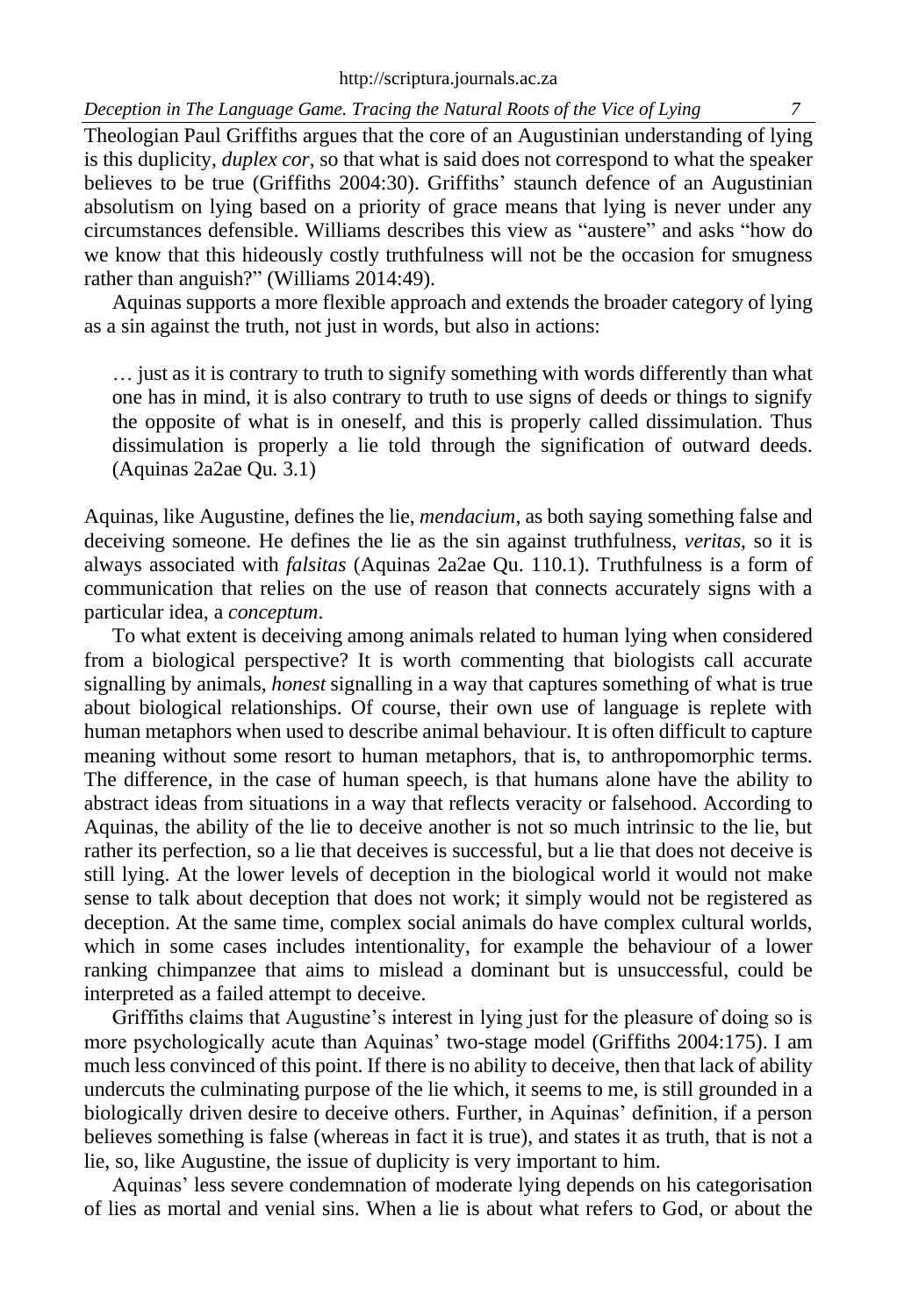human good in a way opposed to love, then it is a mortal sin. It is also a mortal sin when it intends to harm someone else, either directly or indirectly, for example as in inciting scandal. Aquinas defines the difference between mortal and venial sin as follows: Mortal sin arises "when the soul is so disordered by sin as to turn away from its last end, viz., God, to Whom it is united by charity  $(...)$ ; but when it is disordered without turning away from God, there is venial sin" (Aquinas 2012: 1a2ae Qu. 72.5). All other lies are classified as venial sins, that is, they are not classified as opposed to humanity's end in God.

By dividing lies into mortal and venial sins, Aquinas moves away from the absolutist position of Augustine by generating a hierarchy of different types of lie, some of which do not necessarily separate those who commit such acts from God's love. Augustine insists that any lie, regardless of its effects, is always wrong. Aquinas' more moderate position allows for some lies in some circumstances if the intent behind that lie is love rather than harm, such as to protect a child or vulnerable person. In naming lies as sins against God, against the virtue of truth, he also refuses to accept a purely reductionistic explanation for their existence. Stewart Clem argues that Aquinas' focus on lies as primarily a sin against truth and only secondarily a sin against justice is important as it shows that moral wrongdoing goes further than the notion of harm (Clem 2018:261). Is the categorisation into mortal and venial sin fully convincing or does Aquinas not entirely escape Augustine's stricture against all lying? As with many aspects of the moral life, Aquinas intends to be faithful to Augustine while moderating or qualifying his position. In this respect it depends on how far venial sins are considered to be serious or not in the moral life. By naming such lies sins, of a qualified sort, Aquinas is refusing to declare any lie as good. However, distinguishing mortal and venial sins permits a more flexible approach to the moral life that avoids rigidity. Such an approach is also more compatible with moral psychology that tends to find social or cultural reasons why some lies are committed, such as in defence of the most vulnerable, rather than naming them as inevitable "evils". At the same time, given his elevation of the importance of truth, he refuses to reduce ethics to moral psychology. In so far as a lie, in his thinking, is always a sin against truthfulness it can never be classified as a good. Yet, by softening the condemnatory approach to all lying characteristic of Augustine's position, it takes account of the complexity of moral decision making in difficult or challenging circumstances where to tell a lie would lead to significant harm.

#### **Preliminary conclusions**

Studying deception and lying provides a fascinating way to probe the relationships between natural and social evils and interpret these in theological and ethical terms. Evolutionary biologists prefer to frame the debate on deception in terms of payoffs for advantages that are significant in evolutionary terms, such as basic survival with alarm calls, or other reproductive advantages like deception in attracting a mate. Too much deception is counter-productive, as it undermines trust in what a biologist would call "honest signalling". In chimpanzee societies deception is relatively rare, and there is evidence of some awareness of what another is thinking ("theory of mind"), and a degree of control about, for example, whether or not to emit false alarm signals, though anxious states presuppose such a tendency. In human communities there are signs of a very early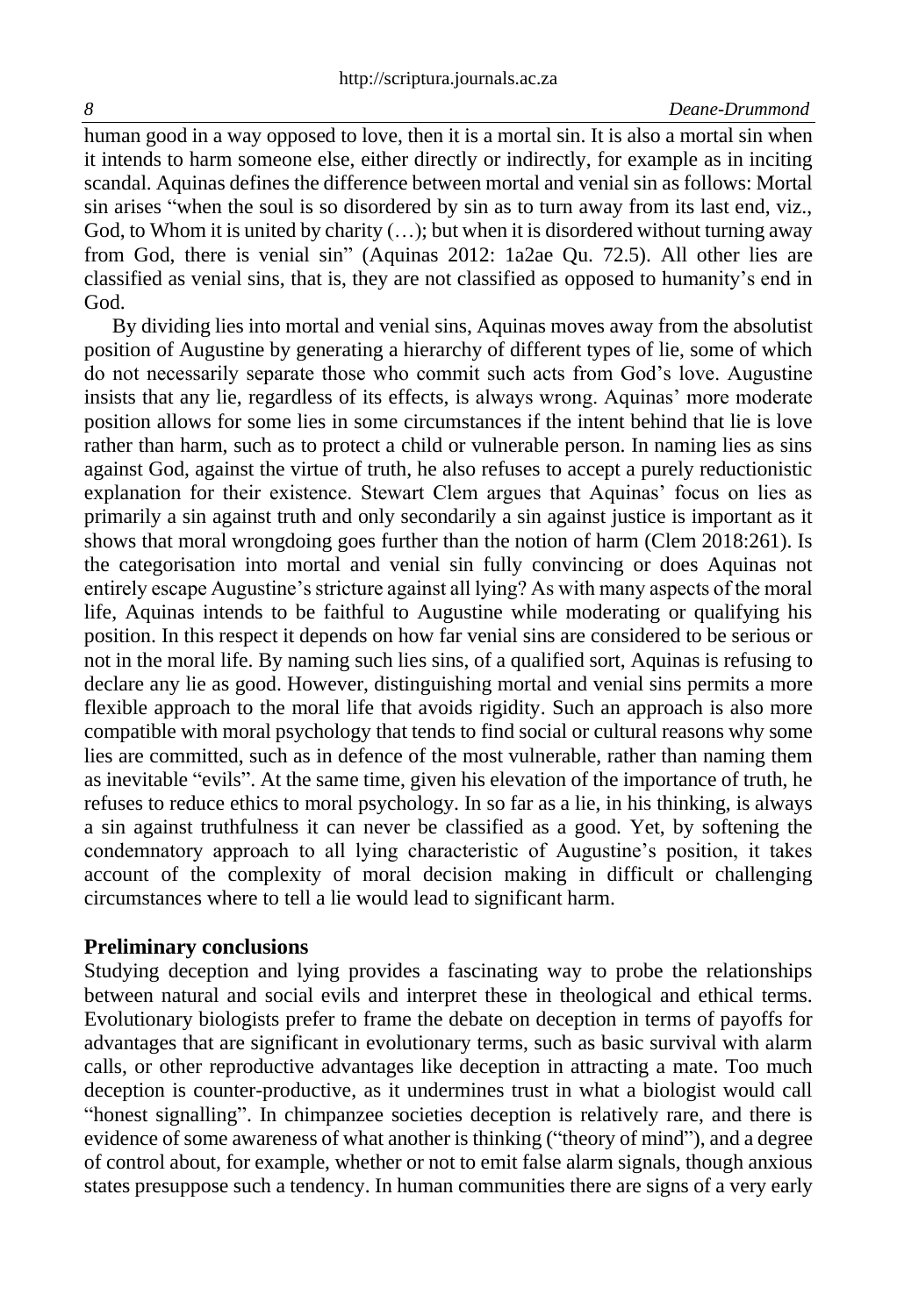*Deception in The Language Game. Tracing the Natural Roots of the Vice of Lying* development of a capacity to deceive in different ways, either to avoid punishment or in order to gain benefits (through exaggeration).

What difference might *lying* make to the tapestry of deception? Language is distinctive in allowing human beings to reflect inwardly on and create particular concepts. Language, in so far as it is able to identify what is right and fitting for a given context, can create social worlds that extend beyond a direct one to one truthful correspondence. Lying, similarly, in so far as it draws on the imagination, can create falsehoods and generate illusions both in the self and others, more often than not for destructive purposes, though on occasion arising from the desire to protect another. Lying can go further than simple deception, as it is also about the need for warranting. As language opens up to the beautiful and even the transcendent, so lying has the capacity to open up to the diabolical and destructive. Under psychological pressure, human beings are far more likely to tell lies. As climate change becomes more severe and ecological anxiety increases, lying is more likely to be the sin that chokes the human condition and prevents effective action. At the same time, it is important to recognise its natural roots and make at least some allowances for lying.

If humans have evolved a language-ready brain, then perhaps they have in some sense evolved a lying-ready brain as well. Discerning whether a lie is justifiable or not needs to recognise natural inclinations and cultural perspectives on the acceptability of lying. Theologians generally resist collapsing explanations of lying into such biocultural processes and perceive the lie as an offence against the truth as transcendental. The virtue of wisdom helps people to make right judgments as to when or under what circumstances particular passions are appropriate. I rejected an Augustinian hard line on the absolute prohibition of lying, favouring instead Thomistic moderation, which, while still consistent in attributing lying as sin, in so far as it is less judgmental, seems to be rather more in keeping with contemporary psychology and biology. At the same time a line needs to be drawn between truth and falsehood. Anthropologists as a rule refuse to draw such ethical lines. The link between individual, community and political forms of deception is all too clear in our contemporary social context. A theological analysis of lying alongside insights from the social and natural sciences may perhaps help to begin to make sense of it all.

## **BIBLIOGRAPHY**

- Aquinas, Thomas. 2012. *Summa Theologiae, Prima Secundae 71-114 Volume 16,*  translated by Laurence Shapcote, edited by John Mortensen and Enrique Alarcón*.* Lander: Aquinas Institute.
- Aquinas, Thomas. 2012. *Summa Theologiae, Secunda Secundae 1-91 Volume 17,*  translated by Laurence Shapcote*.* Green Bay: Aquinas Institute.
- Aquinas, Thomas. 2012. *Summa Theologiae, Secunda Secundae 92-189 Volume 18,* translated by Laurence Shapcote, edited by John Mortensen and Enrique Alarcón. Lander: Aquinas Institute.
- Arendt, Hannah. 1972. Lying in politics: Reflections on the Pentagon Papers [1971]. In Hannah Arendt, *Crises of the republic.* San Diego: Harcourt/Bruce.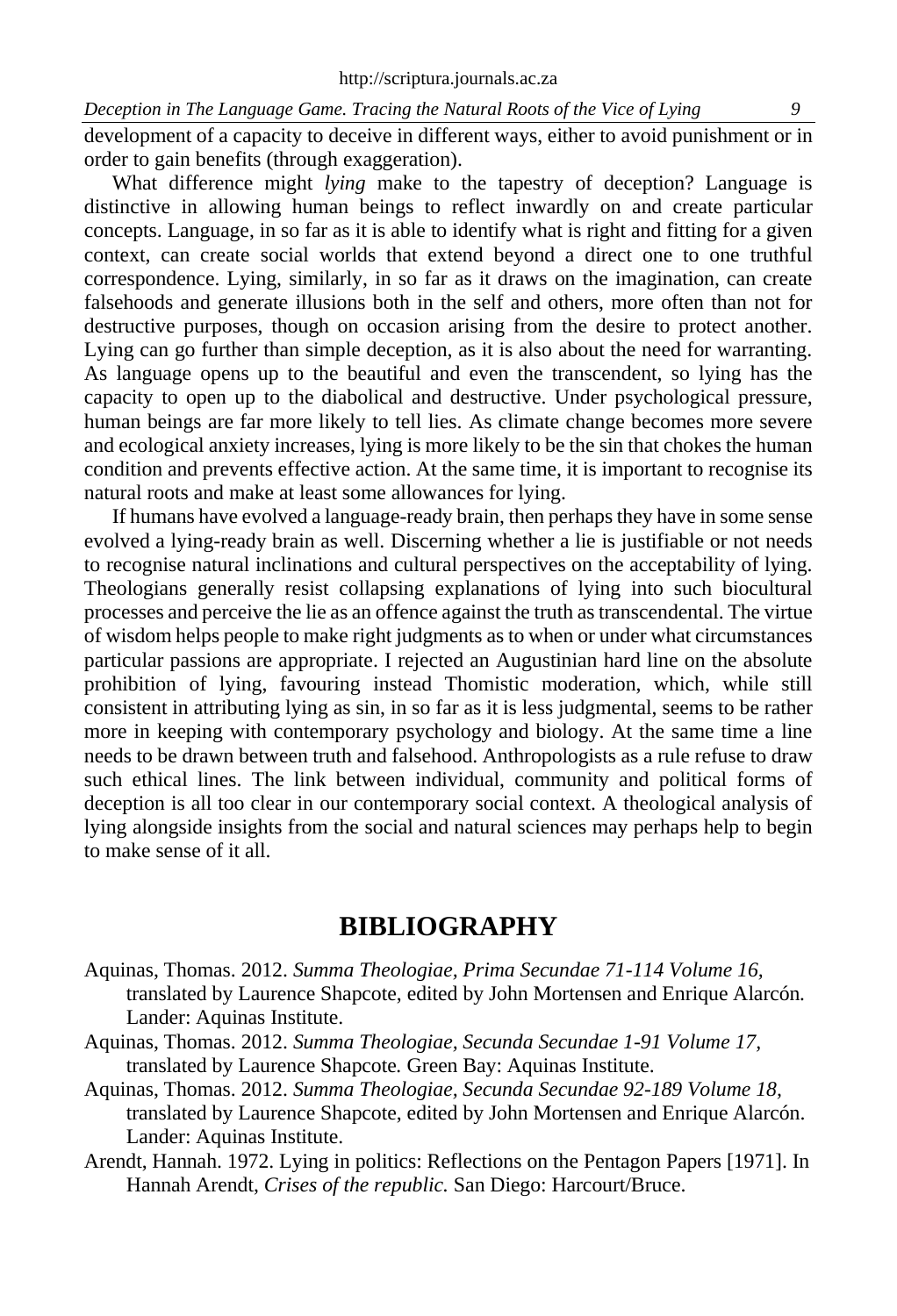- Augustine, *De Mendacio* 1887. §3 (On Lying), translated by H. Browne. In Philip Schaff (ed.), *Nicene and post-Nicene fathers, First Series Volume 3*. Buffalo, NY: Christian Literature Publishing Co. Revised and edited for New Advent by Kevin Knight. Available online:<http://www.newadvent.org/fathers/1312.htm> (Accessed 15 June 2019).
- Booker, Christopher. 2009. Climate change: This is the worst scientific scandal of our generation, *Daily Telegraph*, 28 November 2009. Available online: [https://www.telegraph.co.uk/comment/columnists/christopherbooker/6679082/Cli](https://www.telegraph.co.uk/comment/columnists/christopherbooker/6679082/Climate-change-this-is-the-worst-scientific-scandal-of-our-generation.html) [mate-change-this-is-the-worst-scientific-scandal-of-our-generation.html](https://www.telegraph.co.uk/comment/columnists/christopherbooker/6679082/Climate-change-this-is-the-worst-scientific-scandal-of-our-generation.html) (Accessed 5 December 2010).
- Clem, Stewart. 2018. *Truth as virtue: A Thomistic framework for the ethics of lying and truthtelling.* PhD dissertation, University of Notre Dame.
- Couenhoven, Jesse. 2013. *Stricken by sin, cured by Christ: Agency, necessity and culpability in Augustinian theology.* Oxford: Oxford University Press.
- Dale, Denis and Tanya Talaga. 2016. Donald Trump: The unauthorized database of false things, *Toronto Star*, 4 November 2016. Available online: [https://www.thestar.com/news/world/uselection/2016/11/04/donald-trump-the](https://www.thestar.com/news/world/uselection/2016/11/04/donald-trump-the-unauthorized-database-of-false-things.html)[unauthorized-database-of-false-things.html](https://www.thestar.com/news/world/uselection/2016/11/04/donald-trump-the-unauthorized-database-of-false-things.html) (Accessed 29 March 2019).
- Deane-Drummond, Celia. 2011. A case for collective conscience: Climategate, COP-15, and climate justice, *Studies in Christian Ethics* 24(1):1-18.
- Deane-Drummond, Celia. 2022. *Shadow Sophia: The evolution of wisdom Volume 2.* Oxford: Oxford University Press (in press)*.*
- Griffiths, Paul. 2004. *Lying: An Augustinian theology of duplicity.* Grand Rapids: Braznos Press.
- Kean, Donna, Barbara Tiddi, Martin Fahy, Michael Heistermann, Gabriele Schino, Brandon C. Wheeler. 2017. Feeling anxious? The mechanisms of vocal deception in tufted capuchin monkeys, *Animal Behaviour* 130:37-46. Available online: [https://doi.org/10.1016/j.anbehav.2017.06.008.](https://doi.org/10.1016/j.anbehav.2017.06.008)
- Lewis, Michael and Carolyn Saarni (eds). 1993. *Lying and deception in everyday life.* New York: The Guildford Press.

MacIntyre, Alasdair. 1994. *Truthfulness, lies and moral philosophers: What can we learn from Mill and Kant?*, Tanner Lectures on Human Values 1994, delivered at Princeton University, 1994. Available online: [https://tannerlectures.utah.edu/\\_documents/a-to-z/m/macintyre\\_1994.pdf](https://tannerlectures.utah.edu/_documents/a-to-z/m/macintyre_1994.pdf) (Accessed 23 June 2019).

- Mitchell, Robert. 1993. Animals as liars: The human face of non-human duplicity. In Michael Lewis and Carolyn Saarni (eds), *Lying and deception in everyday life*. New York: The Guildford Press, pp. 59-89.
- Mittermeier, Cristina G. 2018. Starving polar bear photographer recalls what went wrong, *National Geographic Magazine*, August 2018. Available online: [https://www.nationalgeographic.com/magazine/2018/08/explore-through-the-lens](https://www.nationalgeographic.com/magazine/2018/08/explore-through-the-lens-starving-polar-bear-photo/)[starving-polar-bear-photo/](https://www.nationalgeographic.com/magazine/2018/08/explore-through-the-lens-starving-polar-bear-photo/) (Accessed 14 October 2019).
- Oxburgh, Ron, Huw Davies, Kerry Emanuel, Lisa Graumlich, David Hand, Herbert Huppert Michael Kelly. 2010. Report of the International Panel set up by the University of East Anglia to examine the research of the Climatic Research Unit, March 2010. Available online: